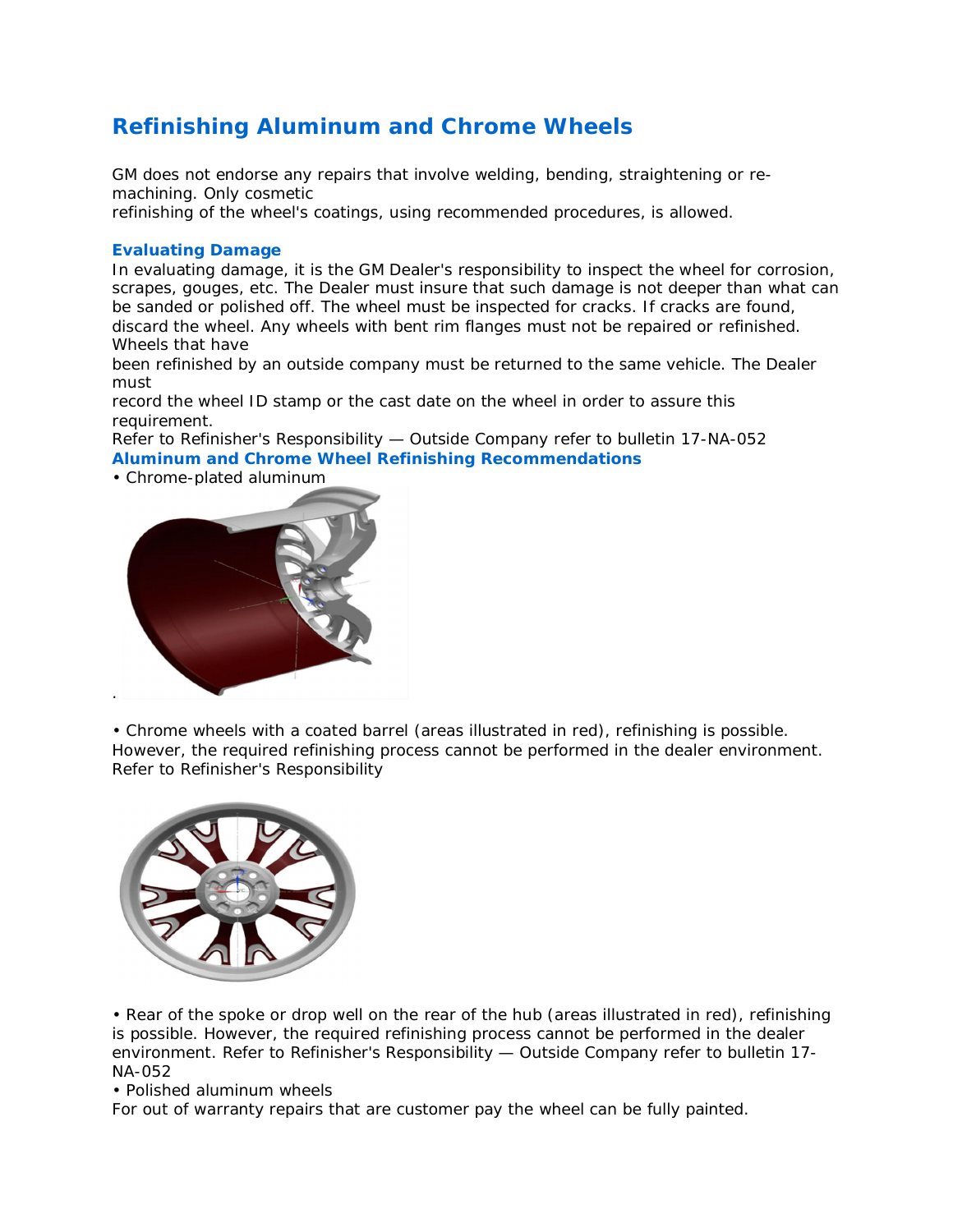### • Painted aluminum wheels

These wheels are painted using a primer, color coat, and clear-coat procedure. If the paint is damaged, refinishing is possible. As with polished wheels, all original coatings must be removed first.

#### • Bright, machined aluminum wheels

These wheels have a polyester or acrylic clear-coat on them. In some cases, the recessed "pocket" areas of the wheel may be painted. Surface refinishing is possible. The wheel must be totally stripped by suitable means. The wheel should be resurfaced by using a sanding process rather than a machining process. This allows the least amount of material to be removed.

**Important:** Do not use any re-machining process that removes aluminum. This could affect the dimensions and function of the wheel.

Painting is an option to re-clearcoating polished and bright machined aluminum wheels. Paint will better mask any surface imperfections and is somewhat more durable than clearcoat alone. GM recommends using Corsican SILVER WAEQ9283 for a fine "aluminum-like" look or Sparkle SILVER WA9967 for a very bright look. As an option, the body color may also be used. When using any of the painting options, it is recommended that all four wheels be refinished in order to maintain color uniformity. **Refinisher's Responsibility — Outside Company**

**Important:** Some outside companies are offering wheel refinishing services. Such refinished wheels will be permanently marked by the refinisher and are warranted by the refinisher. Any process that re-machines or otherwise re-manufactures the wheel should not be used.

A refinisher's responsibility includes inspecting for cracks using the Zyglo system or the equivalent. Any cracked wheels must not be refinished. No welding, hammering or reforming of any kind is allowed. The wheel ID must be recorded and follow the wheel throughout the process in order to assure that the same wheel is returned. Material removal, though, must be kept to a minimum. Re-machining of the wheel is not allowed. Paint and/or clear coat must not be present on the following surfaces: the nut chamfers, the wheel mounting surfaces and the wheel pilot hole. The refinisher must permanently ID stamp the wheel and warrant the painted/clear-coated surfaces for a minimum of one year or the remainder of the new vehicle warranty, whichever is longer.

#### **Important:** Whenever a wheel is refinished, the mounting surface and the wheel nut contact

surfaces must not be painted or clear-coated. Coating these surfaces could affect the wheel nut torque.

**For refinishing of wheels under warranty, at this time, only painted and chrome plated aluminum wheels can be refinished under warranty. GM has worked with a supplier that can provide refinishing services on-site to most GM Dealers in North America. This supplier uses a self-contained trailer unit in order to perform refinishing and has standard processes that have been reviewed and approved by GM Tire and Wheel Systems Engineering. AWRS has the capability to refinish all painted and chrome plated aluminum wheels including black and other nontraditional colors. AWRS is the only outside source approved to do wheel refinishing under warranty or in customer enthusiasm cases.**